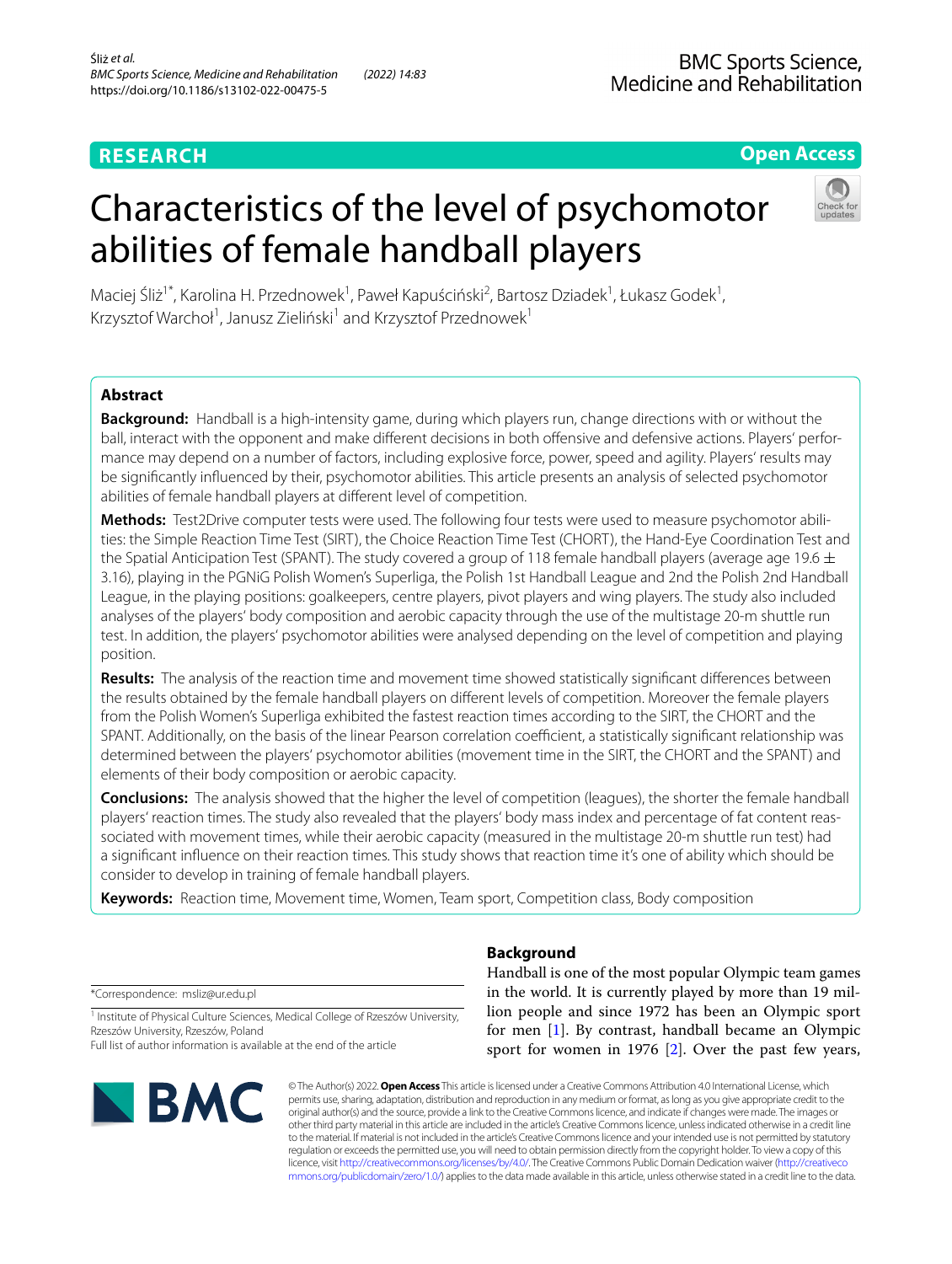the speed of both male and female handball players has increased significantly. The possibility of quickly resuming the game after a goal is scored by an opponent—a rule introduced in 2000 [\[3\]](#page-7-2)—and tactical changes consisting in combining a position attack with a quick attack [[4–](#page-7-3)[7\]](#page-7-4), have enabled game play to become more dynamic. Handball is characterised by high-intensity game, during which players run, change directions with or without the ball, interact with the opponent and make diferent decisions in both offensive and defensive actions  $[8-12]$  $[8-12]$ .

The results achieved in today's handball may depend on a number of factors [[4\]](#page-7-3). Previous studies investigating the motor abilities of players have suggested that explosive force, power, speed and agility are important factors [[12–](#page-8-0) [16\]](#page-8-1). Players' results may also be signifcantly infuenced by their coordination abilities [\[17](#page-8-2)], defned as a complex capacity correlated with speed, strength, endurance and mobility [\[18](#page-8-3)]. Moreover, players' coordinative capacities are part of the physical abilities. It is also a fundamental task in motor learning [[19\]](#page-8-4).

The specificity of each player's playing position can also be crucial to sporting achievement [[20](#page-8-5), [21](#page-8-6)]. Female players in the pivot position are characterised by their high level of divisibility of attention, those in the centre position by their spatial orientation and divisibility of attention and those in the wing position by their complex reaction time, frequency of movement and simple reaction time [\[22](#page-8-7)]. Michalsik, Aargaard and Madsen [[23](#page-8-8)] have shown that wing players use more sprints and have fewer physical confrontations than back players and pivots. Female handball players playing in the Italian elite and sub-elite championships have similar linear anthropometry and body mass index (BMI)  $[24]$ . The different positions (wing, centre, pivot and goalkeeper) have diferent technical, tactical, physiological demands and anthropometric features [\[25](#page-8-10)]. In particular, wings and goalkeepers signifcantly difer in several anthropometric and body composition parameters. Milanese [\[24\]](#page-8-9) has also found diferences between wings and centre players (body high, body mass comp; right arm; mass of left leg), between pivots and goalkeepers (triceps skinfold; fat mass of right arm), and between backs and goalkeepers (BMI).

Previous studies have indicated that players' psychomotor abilities may also be crucial to the efectiveness of the game. Psychomotor abilities are key in open sports and can determine success or failure of the individual athlete or a team. The cognitive training consists of a variety of brain exercises designed to improve performance of psychomotor skills e.g. decision making, anticipation, fast response time [\[26](#page-8-11)]. Analysing statistics and recordings of F.C. Barcelona matches during the Champions League 2011–2012, Curiţianu et al. [[27\]](#page-8-12) have shown that that players' reaction speeds and use of appropriate defence systems have an impact on the number of efective quick attacks. The differences in time anticipation between Champions League and the PGNiG Superliga goalkeepers suggest that top-level goalkeepers wait until the last second before interfering, which makes them more efective and give the thrower an opportunity to change the target of the throw, which may translate into a lower efectiveness of intervention [[7\]](#page-7-4). Similarly, analysing match statistics of 60 qualifying matches for the World Women's Handball Championship in 2003, Ohnjec et al. [[28\]](#page-8-13) have stated that the possibility of a fast break is determined by reaction speeds. In addition, a players' reaction speed combined with their speed and efficiency on the court during a counterattack gives a good chance of scoring a goal. Rata [[29](#page-8-14)] has also observed the impact of speed and reaction time on the fnal result of a handball match. On the other hand, Bideau et al. [\[30](#page-8-15)] have demonstrated that professional goalkeepers' abilities to anticipate and reduce their reaction times during goal interventions infuence their levels of efectiveness. Other studies have assessed selected psychomotor abilities, relating them to various aspects of matches  $[31-33]$  $[31-33]$  or training  $[34]$  $[34]$ , using various tests [\[31](#page-8-16), [34\]](#page-8-18) and measurement systems [[32,](#page-8-19) [33](#page-8-17)]. For instance, on the basis of the tests conducted, Cicma [\[34\]](#page-8-18) has determined the reaction speeds of people practicing handball in relation to the training measures. Furthermore, taking into account the ages and the position of female junior players of the Serbian handball team, Marković et al. [[31\]](#page-8-16) have examined the simple visual reaction time and the variability of reaction time. On the basis of the laboratory tests and methods used, the authors determined the statistical signifcance of the results of the study groups. It was also noted that loads and complexity of the training process for example visual response time, adapted to the requirements of modern handball selection, requires more professional players to be tested. A similar conclusion was reached by Kajtana et al. [\[33\]](#page-8-17), who using the CRD system, attained the simple reaction, simple visual orientation, simple selective response and complex visual orientation reaction times among 46 goalkeepers. Based on the obtained results and the level of advancement of the players (divided into two groups, successful and less successful), the authors indicated the need to compare goalkeepers with wing, centre and pivot players. The psychomotor abilities of 11 professional handball goalkeepers playing in the PGNiG Superliga in Poland have also been assessed by Krawczyk et al. [[32\]](#page-8-19) who used the Vienna Test System to determine and compare the players' reaction times, motor times, DT motor times and ZBA time anticipation with their defensive efectiveness during wing players' throws.

A player's reaction time has also been related to their playing position  $[21, 31]$  $[21, 31]$  $[21, 31]$  $[21, 31]$ , seniority and experience  $[33, 3]$  $[33, 3]$  $[33, 3]$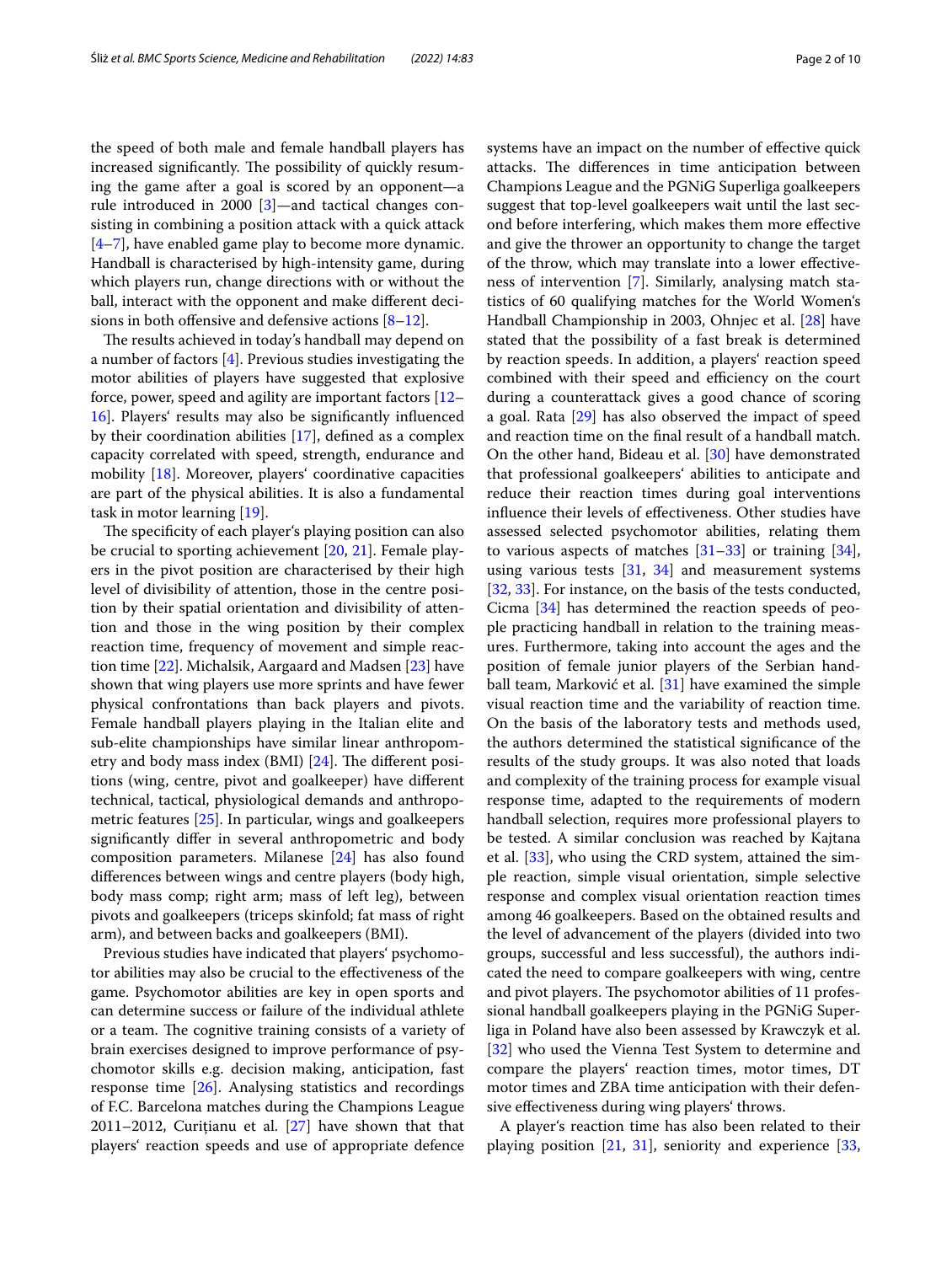[35\]](#page-8-20) as well as competition class (leagues) and as already mentioned, motor abilities [[16](#page-8-1)]. Psychomotor abilities, including reaction time, can play a key role and lead to victory [[36–](#page-8-21)[40\]](#page-8-22). Yüksel and Tunç [\[40](#page-8-22)] have indicated that the reaction times of the leading teams are shorter than their lower classified counterparts. This factor, in addition to technique and tactical preparation, has a major infuence on a team's likelihood of achieving victory [\[40](#page-8-22)]. Similarly Mańkowska et al. [[38\]](#page-8-23) have shown that players' perceptive abilities combined with their abilities to predict movement, can facilitate success in team sports.

For this reason, research in to players' psychomotor abilities, the factors that determine their level and the impact of these abilities on sports results is justifed and essential. In this context, in order to increase knowledge about the importance and role of psychomotor abilities in female handball, the authors assessed selected psychomotor abilities of professional female handball players from Poland, taking into account their competition class (league), playing position, body composition, BMI and aerobic capacity. In addition, authors investigated which of the above factors afects the average level of the considered abilities and which of them signifcantly differentiates the results obtained in computer psychomotor tests.

# **Methods**

## **Characteristics of the study group**

The study covered a group of 118 professional female handball players from diferent levels of competition (average age:  $19.6 \pm 3.16$ , training seniority:  $7.69 \pm 2.43$ ). On the players are associated with the Polish Handball

#### <span id="page-2-0"></span>**Table 1** Sample characteristics

Federation and participate at various levels of women's hanball in Poland: the PGNiG Polish Women's Superliga, the Polish 1st Handball League and the Polish 2st Handball League. The players are on leading teams and were given permission to participate in the research by the Polish Handball Federation. The study was performed with 17 female players from the Polish Women's Superliga, 63 from the Polish 1st Handball League and 38 from the Polish 2nd Handball League. The all playing positions were taken into account: goalkeeper (GK) (20 players), centre player (CP) (52 players), pivot player (PP) (14 players) and wing player (WP) (32 players). Each player's height and mass and body composition (bio-electrical impedance analysis) were measured. In addition, their aerobic capacity was measured with the use of the multistage 20-m shuttle run test (20mSRT)  $[41, 42]$  $[41, 42]$  $[41, 42]$ . The characteristics of the test group are presented in Table [1.](#page-2-0)

## **Measurement of psychomotor abilities**

As the study method, Test2Drive (ALTA, Siemianowice Slaskie, Poland) psychometric computer tests were used (Fig. [1\)](#page-3-0). The various studies were subjected by Test2Drive system. Tarnowski et al. [[43](#page-8-26)] have reviewed and described the characteristics of these tests and have confirmed their theoretical validity. The Test-2Drive system fulfls all the requirements of the Regulation of the Polish Minister of Health. The analyses of the female handball players were divided into 2 days. During the frst day in the morning, the measurement consisted of four computer system tests, which were used to measure the players' psychomotor abilities. The measurements were taken in a standing position so

| Variable                                    | Total        | Super league     | I league         | Il league   | p        | e.s. |
|---------------------------------------------|--------------|------------------|------------------|-------------|----------|------|
|                                             | $N = 118$    | $N = 17$         | $N = 63$         | $N = 38$    |          |      |
| $Aqe^{\diamond}$                            | 19.60 ± 3.16 | $17.24 \pm 1.25$ | 20.83±3.39       | 18.63±2.35  | $0.001*$ | 0.21 |
| Body mass (kg) $\circ$                      | 65.79±8.03   | $67.45 \pm 5.78$ | 67.47±7.09       | 62.27±9.29  | $0.001*$ | 0.13 |
| Body height (cm) <sup>o</sup>               | 170.84±6.23  | 173.00 ± 6.76    | 172.29±6.25      | 167.47±4.49 | $0.001*$ | 0.15 |
| $BM^{\diamond}$                             | 22.46±2.38   | 22.56±1.80       | $22.62 \pm 2.18$ | 22.16±2.90  | 0.213    | 0.03 |
| FAT $(%)^{\diamond}$                        | 26.66±5.31   | 27.65±4.39       | 27.56±4.95       | 24.75±5.85  | $0.018*$ | 0.07 |
| FFM $(kq)$ <sup><math>\diamond</math></sup> | 47.72±3.94   | 48.65±3.31       | $48.21 \pm 3.38$ | 46.48±4.78  | $0.005*$ | 0.09 |
| TBW ( $kg$ ) $\degree$                      | 34.57±2.93   | 35.19±2.29       | 34.84±2.55       | 33.86±3.63  | $0.025*$ | 0.06 |
| $20m$ SRT $(m)$ °                           | 1695±317     | 1999±393         | 1744±248         | 1477±229    | $0.001*$ | 0.28 |
| Position <sup>+</sup>                       |              |                  |                  |             |          |      |
| <b>CP</b>                                   | 52 (44.07)   | 8 (47.06)        | 32 (50.79)       | 12 (31.58)  |          |      |
| GK                                          | 20 (16.95)   | 3(17.65)         | 9(14.29)         | 8 (21.05)   | 0.818    | 0.16 |
| PP                                          | 14 (11.86)   | 1(5.88)          | 8 (12.70)        | 5(13.16)    |          |      |
| <b>WP</b>                                   | 32 (27.12)   | 5(29.41)         | 14 (22.22)       | 13 (34.21)  |          |      |
|                                             |              |                  |                  |             |          |      |

Data are expressed as:  $\diamond$  mean  $\pm$  standard deviation,  $\dagger$  n (%); \* statistical significance

*e.s.* efect size, *20mSRT* — distance in 20-m shuttle run test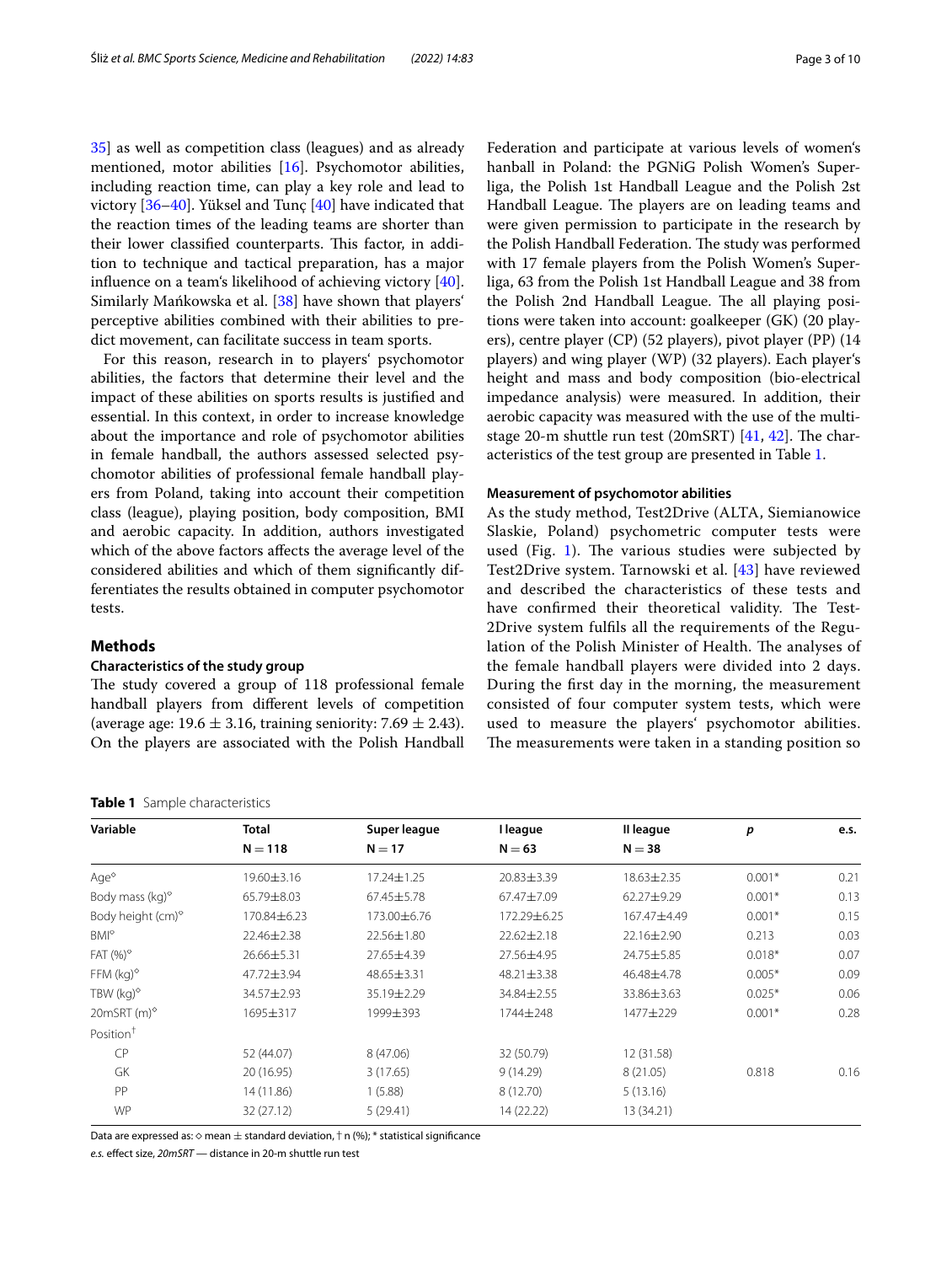

<span id="page-3-0"></span>that the participants could perform certain tasks freely. The screen was kept in a horizontal position during all four tests. Following the instructions, the exercise stage took place, during which the study participants could learn the protocol of stimuli presentation and giving responses. This stage was followed by the proper testing stage. The study participants had to react as quickly as possible to certain stimuli in all tests. In each type of test, the stimuli appeared at diferent intervals. On the second day, measurements were taken through the 20mSRT in order to estimate each player's level of ftness. Before undergoing the ftness test, all the participants warmed up on a handball court. Test2Drive was used to measure indicators of psychomotor abilities through the Simple Reaction Time Test (SIRT), the Choice Reaction Time Test (CHORT), the Hand-Eye Coordination Test (HECOR) and the Spatial Anticipation Test (SPANT). Reaction time (RT) and movement time (MT) were the main indicators in all the tests, while the percentage of correct responses was calculated and analysed in the CHORT and the SPANT.

# **Figures**

Information on the four tests is summarised below:

- SIRT: used to evaluate reaction speed and its stability. The stimuli-signalling field changed colour in the right moment of research time. Responding to the stimuli involved moving one's fnger from the START feld to the reaction time feld marked in blue.
- CHORT: used to evaluate the speed and adequacy of a reaction in a complex situation. Horizontal (stimuli) benchmarks and vertical stimuli which required a reaction and a slant benchmark (neutral stimuli) that did not require a reaction, were displayed in the top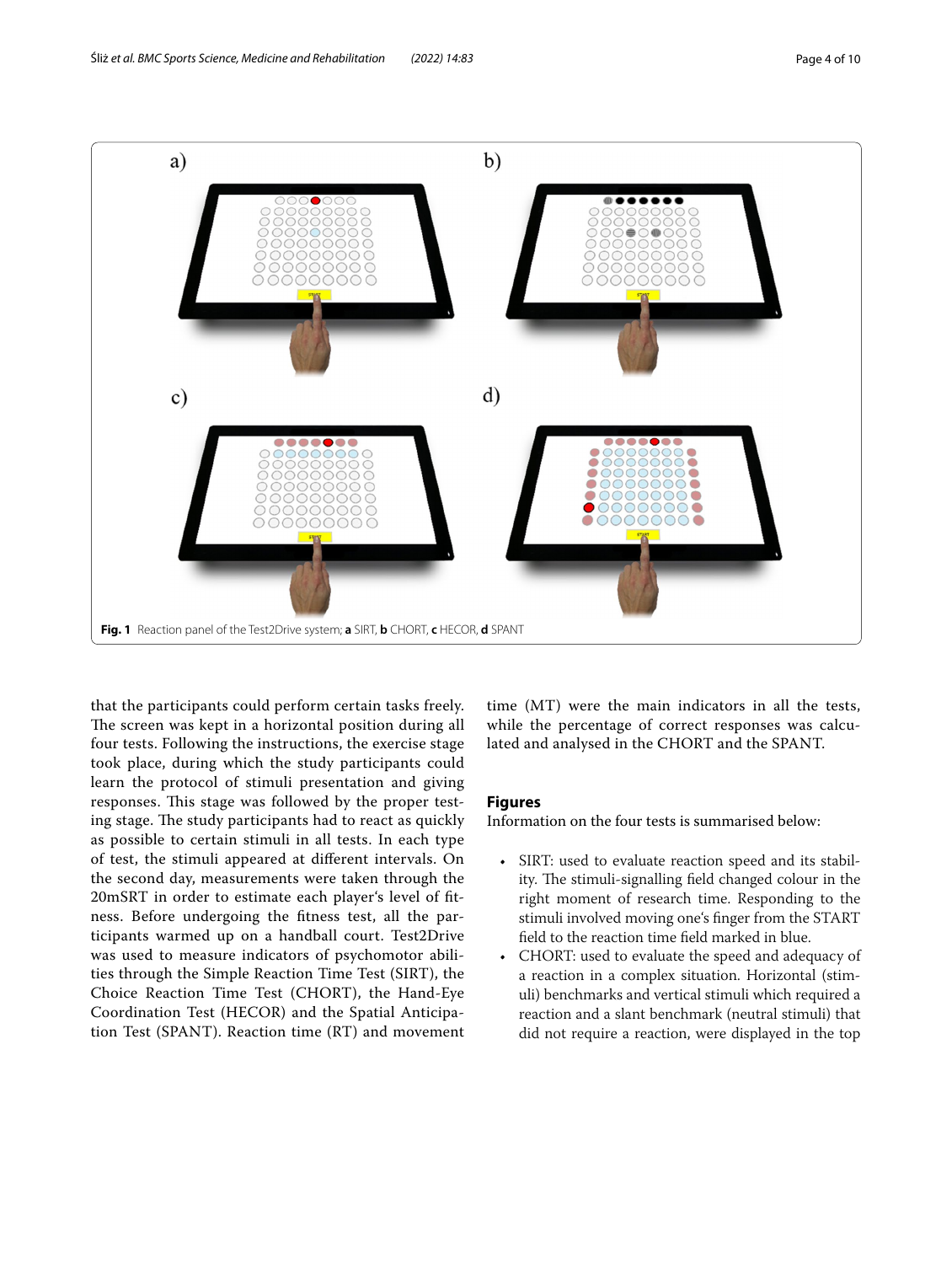signalling row. Responding to the stimuli involved moving one's fnger from the START feld to one of the two reaction felds (vertical or horizontal stimulus feld). During the neutral stimuli, the participant was asked to keep her fnger on the START feld.

- HECOR: used to evaluate hand-eye coordination. The test required careful observation of the board and providing a quick reaction to the red signalling field displayed. The test participant was asked to move her fnger from the START feld to the blue reaction feld and then return her fnger to the START feld.
- SPANT: used to evaluate hand-eye coordination via complex spatial information. At the top, and on the left and right sides of the test board were signalling felds, two of which (on in a row and one in a column) turned red simultaneously. In response to the stimulus, the test participant was asked to indicate with her fnger the feld on the crossing of the lit row and column and then return her fnger to the START feld.

In all the tests the stimuli exposure time lasted 3 s, while the stimulation intervals lasted either 1 s, 1.5 s or 2 s. Each test lasted 3 min. RT and MT were measured for each test, while in the CHORT and the SPANT, the percentage of correct responses was also determined. In the SIRT, the HECOR and the SPANT, 20 stimuli were used, while in the CHORT, 24 cases were used.

# **Statistical methods**

Basic statistical measures (arithmetic mean, standard deviation and size of individual groups) were used in the study. For the dependent variables analysed, the normality of the distribution was examined (the Shapiro–Wilk test). Given that some of the variables lacked a normal distribution, non-parametric tests were used in further analyses. In order to identify the signifcance of the differences between the groups, the Kruskal–Wallis and U Mann–Whitney tests were used. The effect size was calculated using the following formulas [[44\]](#page-8-27):

• for Kruskal–Wallis – 
$$
E_R^2 = \frac{H(N+1)}{(N^2-1)}
$$
,

• for U Mann-Whitney test 
$$
-r = \frac{2}{\sqrt{N}}
$$

• for chi-squared test 
$$
-\phi = \sqrt{\frac{x}{N}}
$$

where *H*—the Kruskal–Wallis H-test statistic, *N*—the total number of observations,  $E_R^2$ —epsilon-squared coeffcient assumes the value from 0 to 1.00, *Z*—standardized value for the U-value, *r*—correlation coefficient where *r* assumes the value ranging from  $-1.00$  to 1.00. The analysis was performed with the GNU R software [[45](#page-8-28)].

# **Results**

Table [2](#page-4-0) presents the individual psychomotor abilities of the female handball players analysed, depending on the level of competition. The analysis revealed that the Superliga players had the lowest scores and thus

<span id="page-4-0"></span>

| Variable                          | <b>Total</b>                       | Super league       | 1st league          | 2nd league          | p        | $E_R^2$ |
|-----------------------------------|------------------------------------|--------------------|---------------------|---------------------|----------|---------|
|                                   | $(N = 118)$                        | $(N = 17)$         | $(N = 63)$          | $(N = 38)$          |          |         |
| Simple reaction time test (SIRT)  |                                    |                    |                     |                     |          |         |
| $RT$ (ms)                         | $347.22 \pm 36.26$                 | $333.88 \pm 26.24$ | $347.46 \pm 37.34$  | $352.79 \pm 37.54$  | 0.268    | 0.02    |
| MT (ms)                           | $198.44 \pm 36.95$                 | $216.29 \pm 32.71$ | $201.54 \pm 37.40$  | $185.32 \pm 34.23$  | $0.017*$ | 0.07    |
| Choice reaction time test (CHORT) |                                    |                    |                     |                     |          |         |
| $RT$ (ms)                         | $676.58 \pm 65.63$                 | $650.82 \pm 45.07$ | $670.17 \pm 70.85$  | 698.71 $\pm$ 58.77  | $0.014*$ | 0.07    |
| MT (ms)                           | $217.41 \pm 40.96$                 | $234.00 \pm 34.60$ | $218.94 \pm 43.06$  | $207.45 \pm 38.05$  | 0.092    | 0.04    |
| $C.R.$ (%)                        | $93.89 \pm 6.12$                   | $95.29 \pm 3.24$   | $92.95 \pm 7.27$    | $94.82 \pm 4.71$    | 0.419    | 0.01    |
|                                   | Hand-eye coordination test (HECOR) |                    |                     |                     |          |         |
| $RT$ (ms)                         | $408.78 \pm 45.52$                 | $406.29 \pm 73.67$ | $405.94 \pm 39.08$  | $414.61 \pm 39.95$  | 0.245    | 0.02    |
| MT (ms)                           | $240.50 \pm 36.39$                 | $259.71 \pm 27.95$ | $241.73 \pm 39.15$  | $229.87 \pm 31.52$  | $0.017*$ | 0.07    |
| Spatial anticipation test (SPANT) |                                    |                    |                     |                     |          |         |
| $RT$ (ms)                         | $617.65 \pm 102.60$                | $603.82 \pm 79.52$ | $606.21 \pm 103.69$ | $642.82 \pm 107.58$ | 0.265    | 0.02    |
| MT (ms)                           | $266.63 \pm 62.77$                 | $277.18 \pm 46.70$ | $264.68 \pm 60.29$  | $265.13 \pm 73.26$  | 0.552    | 0.01    |
| $C.R.$ $(\%)$                     | $90.34 \pm 9.10$                   | $91.76 \pm 7.28$   | $90.87 \pm 9.00$    | $88.82 \pm 9.96$    | 0.487    | 0.01    |

 $R\mathcal{I}$ —reaction time, M $\mathcal{I}$ —movement time, C.R.—correct responses,  $p$ —probability of testing,  $\bar{E}_R^2$ —effect size \*Statistical signifcance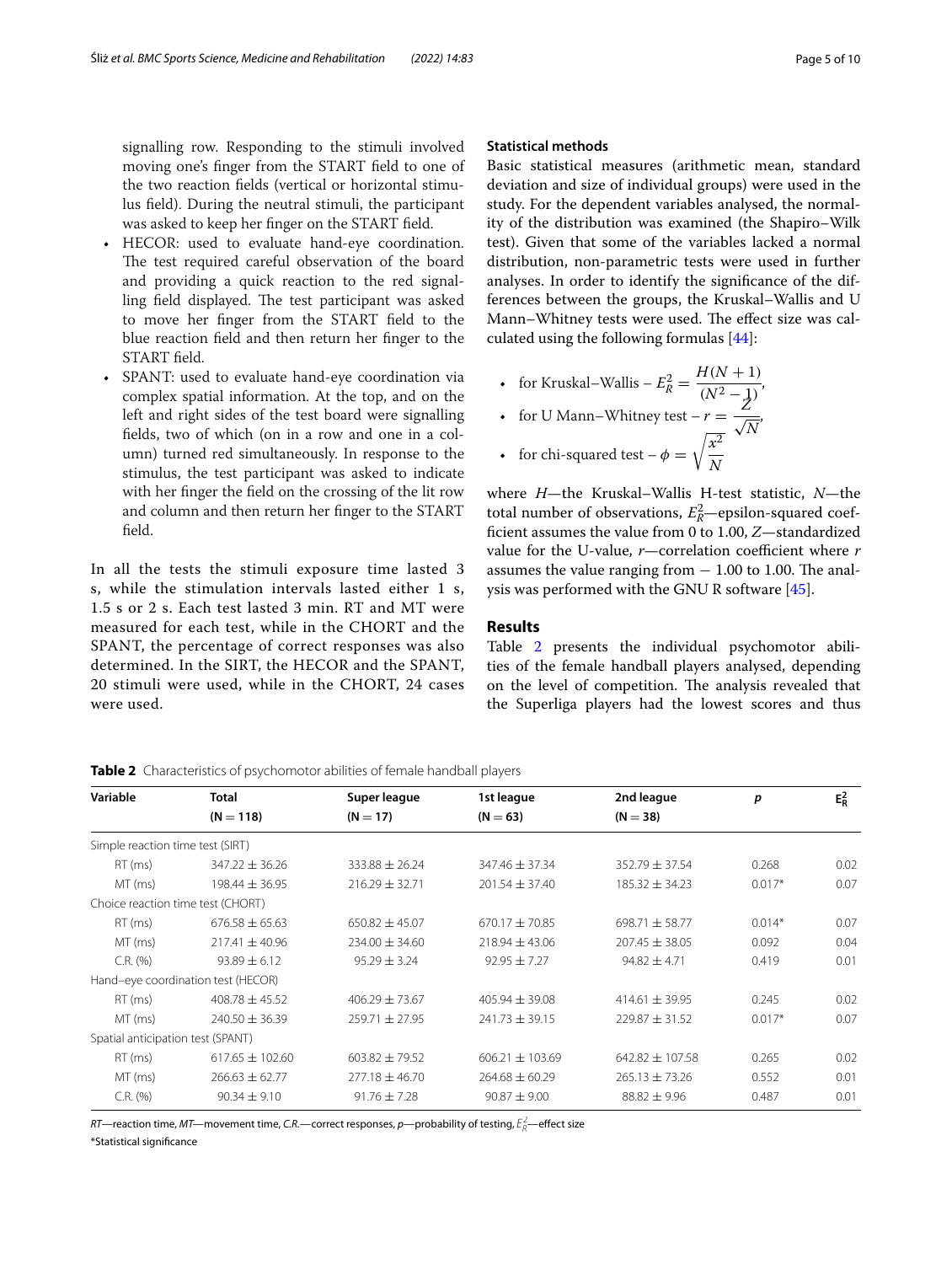higher RT, SIRT, CHORT and SPANT levels than 1st and 2nd League counterparts. In addition, in the case of the CHORT and the SPANT, this group of subjects was characterised by the highest percentages of correct answers (CHORT-95.29%; SPANT-91.76%). The situation difered in the case of MT: in this group of subjects (Superliga), the best results were recorded in the MT SIRT (216.29 ms), the MT CHORT (234.00 ms), the MT HECOR (259.71 ms) and the MT SPANT (277.18 ms). It should also be noted that the best RT values in the individual psychomotor tests were recorded among the group of women with the lowest overall ftness level, i.e. the 2nd League (RT SIRT—352.79 ms; RT CHORT— 698.71 ms; RT HECOR—414.61 ms; RT SPANT—642.82 ms). In addition, a statistical relationship between the players' level of competition and psychomotor test results was noted for the MT SIRT and the MT HECOR and the RT CHORT.

In the next step, the correlations among the various variables (age, body height (cm), body mass (kg), BMI, FAT%, FFM (kg), TBW (kg), 20mSRT) and psychomotor test results were analysed according to the players' ftness levels (Table [3](#page-5-0)). No relevant dependencies were found for the age and height variables in any of the study groups in the case of the SIRT, the CHORT and the HECOR. Only during the last attempt to anticipate the analysis showed a signifcantly negative age correlation with the MT SPANT (total and 2nd League). In addition, body mass, BMI and FAT% were signifcantly positively correlated with the MT SIRT, the CHORT and the SPANT. It should be added that this phenomenon was observed for the entire study group (for the 2nd League in the MT CHORT and the SPANT). The analyses also revealed a signifcant link between distance and the RT CHORT (total and Superliga), the RT HECOR (1st League), the RT SPANT (total) and the MT SPANT (2nd League). In each of these cases, the correlation took a negative direction.

Table [4](#page-6-0) presents each player's response time, depending on their playing position. The analysis revealed that the CPs scored the weakest RT values in each psychomotor test. In addition, the best RT SIRT values were recorded among the WPs (353.25 ms) and the best RT CHORT and RT HECOR values were obtained by GKs (RT CHORT—703.95 ms and RT HECOR—419.80 ms). However, in the case of the RT SPANT, the worst results were observed for PPs (640.86 ms). At the same time, the results did not show any statistical signifcance.

| Variable         | Group        | <b>SIRT</b> |      | <b>CHORT</b> |      | <b>HECOR</b> |    |           | <b>SPANT</b> |  |
|------------------|--------------|-------------|------|--------------|------|--------------|----|-----------|--------------|--|
|                  |              | <b>RT</b>   | MT   | <b>RT</b>    | MT   | <b>RT</b>    | MT | <b>RT</b> | MT           |  |
| Age              | Total        | ns          | ns   | ns           | ns   | ns           | ns | ns        | $-0.20$      |  |
|                  | $\vert\vert$ | ns          | ns   | ns           | ns   | ns           | ns | ns        | $-0.33$      |  |
| Body height (cm) | Total        | ns          | ns   | ns           | ns   | ns           | ns | ns        | ns           |  |
| Body mass (kg)   | Total        | ns          | 0.26 | ns           | 0.24 | ns           | ns | ns        | 0.22         |  |
|                  |              | ns          | ns   | ns           | ns   | 0.25         | ns | ns        | ns           |  |
|                  | $\mathbb{H}$ | ns          | 0.33 | ns           | 0.37 | ns           | ns | ns        | 0.34         |  |
| BMI              | Total        | ns          | 0.20 | ns           | 0.31 | ns           | ns | ns        | 0.24         |  |
|                  |              | ns          | ns   | 0.25         | 0.26 | ns           | ns | ns        | ns           |  |
|                  | $\vert\vert$ | ns          | ns   | ns           | 0.40 | ns           | ns | ns        | 0.37         |  |
| FAT (%)          | Total        | ns          | 0.22 | ns           | 0.24 | ns           | ns | ns        | 0.22         |  |
|                  | $\vert\vert$ | ns          | ns   | ns           | ns   | ns           | ns | ns        | 0.35         |  |
| FFM (kg)         | Total        | ns          | 0.19 | ns           | ns   | ns           | ns | ns        | ns           |  |
|                  |              | ns          | ns   | ns           | ns   | 0.35         | ns | ns        | ns           |  |
|                  | $\mathbb{H}$ | ns          | 0.36 | ns           | 0.36 | ns           | ns | ns        | ns           |  |
| TBW (kg)         | Total        | ns          | 0.18 | ns           | ns   | ns           | ns | ns        | ns           |  |
|                  |              | ns          | ns   | ns           | ns   | 0.35         | ns | ns        | ns           |  |
|                  | $\mathbb{H}$ | ns          | 0.35 | ns           | 0.39 | ns           | ns | ns        | ns           |  |
| 20mSRT (m)       | Total        | ns          | ns   | $-0.32$      | ns   | ns           | ns | $-0.22$   | ns           |  |
|                  | Super        | ns          | ns   | $-0.72$      | ns   | ns           | ns | ns        | ns           |  |
|                  |              | ns          | ns   | ns           | ns   | $-0.28$      | ns | ns        | ns           |  |
|                  | $\mathbb{I}$ | ns          | ns   | ns           | ns   | ns           | ns | ns        | $-0.37$      |  |

<span id="page-5-0"></span>**Table 3** Correlations between the selected of body composition and distancevariables and psychomotor test results

*RT*—reaction time, *MT*—movement time, *20mSRT*—distance in 20-m shuttle run test, *ns*—not signifcant, *Total*—all female handball players, *Super*—Super league, *I*—1st league, *II*—2nd league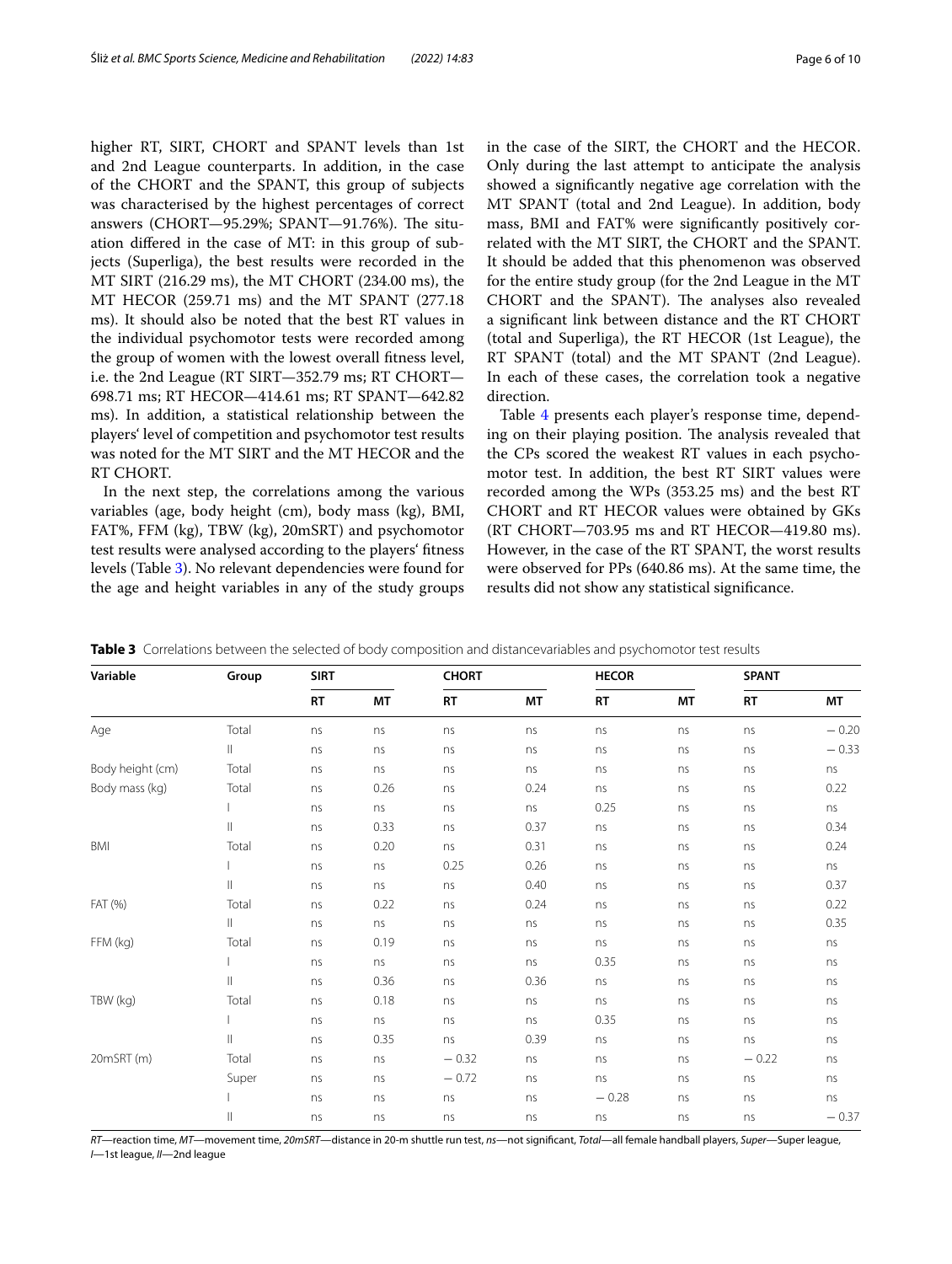| Variable      | <b>CP</b>           | GK                 | PP                  | <b>WP</b>                   | p     | $E_R^2$ |
|---------------|---------------------|--------------------|---------------------|-----------------------------|-------|---------|
|               | $(N = 52)$          | $(N = 20)$         | $(N = 14)$          | $(N = 32)$                  |       |         |
| <b>SIRT</b>   |                     |                    |                     |                             |       |         |
| $RT$ (ms)     | $339.08 \pm 35.38$  | $354.65 \pm 32.61$ | $353.07 \pm 39.01$  | $353.25 \pm 37.57$          | 0.176 | 0.04    |
| MT (ms)       | $200.29 \pm 34.49$  | $207.45 \pm 37.45$ | $200.29 \pm 34.41$  | $189.00 \pm 41.10$          | 0.272 | 0.03    |
| <b>CHORT</b>  |                     |                    |                     |                             |       |         |
| $RT$ (ms)     | $667.06 \pm 62.23$  | $703.95 \pm 67.51$ | $673.00 \pm 67.63$  | $676.50 \pm 67.33$          | 0.155 | 0.04    |
| MT (ms)       | $219.79 \pm 40.03$  | $228.40 \pm 43.12$ | $219.36 \pm 44.69$  | $205.81 \pm 38.61$          | 0.264 | 0.03    |
| $C.R.$ (%)    | $94.67 \pm 5.68$    | $91.90 \pm 7.46$   | $96.00 \pm 3.84$    | $92.94 \pm 6.44$            | 0.117 | 0.05    |
| <b>HECOR</b>  |                     |                    |                     |                             |       |         |
| $RT$ (ms)     | $406.23 \pm 49.84$  | $419.80 \pm 35.10$ | $407.14 \pm 39.71$  | 0.408<br>$406.75 \pm 47.16$ |       | 0.02    |
| $MT$ (ms)     | $242.42 \pm 36.42$  | $245.35 \pm 33.82$ | $243.14 \pm 38.27$  | $233.19 \pm 37.70$          | 0.653 | 0.01    |
| SPANT         |                     |                    |                     |                             |       |         |
| $RT$ (ms)     | $604.94 \pm 103.53$ | $622.10 \pm 96.90$ | $640.86 \pm 108.22$ | $625.38 \pm 104.10$         | 0.594 | 0.02    |
| MT (ms)       | $265.58 \pm 64.53$  | $263.00 \pm 60.97$ | $282.93 \pm 67.52$  | $263.47 \pm 60.75$          | 0.857 | 0.01    |
| $C.R.$ $(\%)$ | $91.15 \pm 8.20$    | $90.00 \pm 10.00$  | $86.79 \pm 12.34$   | $90.78 \pm 8.34$            | 0.706 | 0.01    |

<span id="page-6-0"></span>**Table 4** Basic statistics of psychomotor abilities of handball players—Position

*RT—r*eaction time, *MT—*movement time, C.*R.—*correct responses, *p—*probability of testing,  $\bar{E}_R^2$ —effect size \*Statistical signifcance

# **Discussion**

This study aimed to assess selected psychomotor abilities (simple reaction time, choice reaction time, handeye coordination and anticipation) depending on female handball players' league, playing position and selected body composition parameters. The research has clearly shown that players in the PGNiG Polish Women's Superliga have the greatest psychomotor abilities, with the exception of hand-eye coordination. This conclusion is congruent with another study regarding a group of male professional handball players  $[46]$ . The results of this study also correspond to fndings from research into other sports. For instance, similar dependencies were found among fencers [\[47](#page-8-30), [48](#page-8-31)]. Furthermore, football players with high ftness levels manifested much shorter reaction times after a 12-min run than players with low ftness levels [[35\]](#page-8-20). Moreover, Kida et al. [\[36\]](#page-8-21) found that among baseball players, tennis players and non-athletes, the response times of those with higher ftness levels were lower than those of players with lower ftness levels. Studies on the impact of signifcant physical efort on choice reaction time confrm these relationships [\[49](#page-8-32)], as this time improves together with increased energy expenditure, which is related to physical effort. The present study also revealed a statistically signifcant relationship between handball players' level of competition and choice reaction times.

In addition to the level of competition, the playing position of the player is an important factor infuencing the reaction time. Przednowek et al. [[46\]](#page-8-29) have observed lover SIRT, HECOR and SPANT results, among centre

players than goalkeepers, wing players and pivot players. It should be noted that these studies were carried out on a group of men, while in the present study, the same phenomenon was observed with a group of women. Nevertheless, this results did not prove to be statistically signifcant. Similarly, Polluveer [\[50](#page-8-33)] has observed this phenomenon among female volleyball players. Moreover, the simple and complex reaction time and anticipation time results were not found to difer signifcantly among players in diferent positions on the court.

This study also sought to identify the relationship between female handball players' psychomotor abilities and body composition. A positive correlation was found between the players' BMI and psychomotor test results. For instance, it was observed those players with either a higher body mass, BMI or FAT, FFM and TBW content manifested higher simple and choice reaction time values. Most research in this feld has been carried out on groups of non-athletic people [[51](#page-8-34)[–54](#page-8-35)]. Studies by Moradi and Esmaeilzadeh on groups of children do not indicate any signifcant relationship between clinical reaction time and individual obesity indicators, such as BMI and body fat [[54](#page-8-35)[–56](#page-8-36)]. A signifcant positive correlation between BMI and visual and auditory reaction times has been observed by Nikam and Gadkari [[57](#page-8-37)] and has since been confrmed by Skurvydas [\[51\]](#page-8-34). People with a higher BMI react signifcantly slower than those with a lower BMI. Deore et al. [[58\]](#page-9-0) have observed that girls who are overweight have higher auditory and visual reaction times than girls with an average body mass. The authors additionally observed a statistically signifcant relationship for visual reaction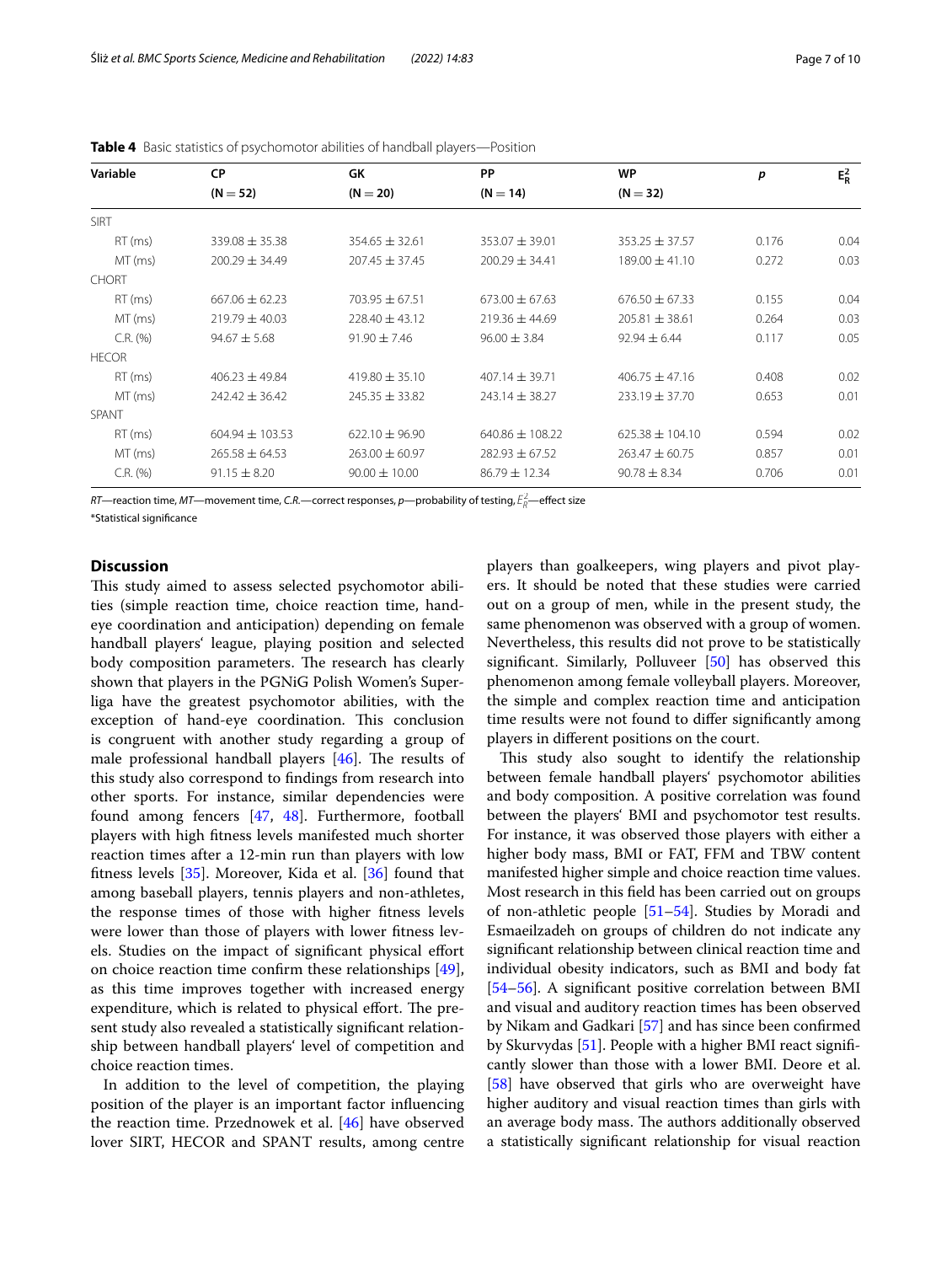time. Few studies have addressed the relationship between psychomotor abilities and body composition among athletes. Studies on a group of tennis players have shown that visual reaction time negatively correlates with BMI. However, it should be noted that the correlation of visual reaction time and BMI has been performed across the study population (tennis players and healthy controls) [\[59\]](#page-9-1). Similar phenomena have been observed among runners [\[60](#page-9-2)]. Meanwhile, Mohammad et al. [[61](#page-9-3)] have not confrmed this phenomenon. The results of studies performed on a group of male football players show that there is no relationship between body fat and reaction time [\[61\]](#page-9-3).

The present study has also shown that there is a signifcant correlation between aerobic capacity and certain psychomotor abilities. In each of the cases analysed, a negative relationship was recorded. It was observed that with increased distance travelled during the 20mSRT, lower response time values were recorded. This phenomenon was seen for the CHORT (Superliga), the SPANT (total and 2nd League) and the HECOR (1st League). Such fndings are congruent with those of Maghsoudipour et al. [\[62](#page-9-4)] regarding female track and feld athletes.

The limitations of the study were related to the research group. Only the data of female handball players without the control group was analyzed in the study. A control group of non-athletes helped to describe in detail the infuence of handball training on the development of psychomotor abilities. In the future the studies can be extended to the examine the relationship between psychomotor abilities and efectiveness of playing during the match of female handball.

# **Conclusions**

The results of the study revealed a relationship between the BMI of female handball players and the percentage of body fat on the one hand, and their movement time as measured by SIRT, CHORT and SPANT on the other. At the same time, it was found that the aerobic ftness of women in handball is related to CHORT and SPANT. In addition, the results showed that the players' psychomotor skills were dependent on their handball competitive class. The best reaction times were recorded by players from the Superliga (SIRT, CHORT and SPANT), while the shortest movement times were achieved by players with the lowest level of competition (II league). This supports the conclusion that reaction time it's one of ability which should be consider to develop in training of female handball players. The conducted research has shown that it is necessary to further monitor handball players' reaction time, which will allow for detailed training related to working on a faster reaction in defense as well as in position and quick attack in handball.

#### **Acknowledgements**

Not applicable

#### **Author contributions**

M.S. writting manuscript, conceptuaulization, methodology; K.H.P writting manuscript, data analysis; P. K. research investigation; B. D. writting manuscript, data analysis; Ł. G. research investigation; K.W. review and editing; J. Z. review and editing; K. P. writting manuscript, conceptuaulization, data analysis, methodology. All authors read and approved the fnal manuscript.

#### **Funding**

The work was fnanced from the statutory resources of the University of Rzeszow.

#### **Availability of data and materials**

The data used to support the fndings of this study are available from the corresponding author upon request.The data sets generated and analysed during the current study are available.

#### **Declarations**

#### **Ethics approval and consent to participate**

The study was conducted in accordance with the Declaration of Helsinki, and the protocol was approved by the Ethics Committee of the University of Rzeszow/Poland (resolution 10/02/2020). Before the study was initiated, the parents/legal guardians gave their informed consent to participate in the study of their children.

#### **Consent for publication**

Not applicable.

#### **Competing interests**

The authors report no conficts of interest.

#### **Author details**

<sup>1</sup> Institute of Physical Culture Sciences, Medical College of Rzeszów University, Rzeszów University, Rzeszów, Poland. <sup>2</sup> Department of Sport Games, Józef Piłsudski University of Physical Education in Warsaw, Warsaw, Poland.

Received: 4 January 2021 Accepted: 22 April 2022 Published online: 05 May 2022

#### **References**

- <span id="page-7-0"></span>1. Milanese C, Piscitelli F, Lampis C, Zancanaro C. Efect of a competitive season on anthropometry and three-compartment body composition in female handball players. Biol Sport. 2012;29(3):199–204.
- <span id="page-7-1"></span>2. Saavedra JM. Handball research: state of the art. J Hum Kinet. 2018;63(1):5–8.
- <span id="page-7-2"></span>3. Karcher C, Ahmaidi S, Buchheit M. Efect of birth date on playing time during international handball competitions with respect to playing positions. Kinesiology. 2014;46(1):23–32.
- <span id="page-7-3"></span>4. Bilge M. Game analysis of Olympic, World and European Championships in men's handball. J Hum Kinet. 2012;35(1):109–18.
- 5. Wagner H, Finkenzeller T, Würth S, Von Duvillard SP. Individual and team performance in team-handball: a review. J Sports Sci Med. 2014;13(4):808.
- 6. Pueo B, Jimenez-Olmedo JM, Penichet-Tomas A, Becerra MO, Agullo JJE. Analysis of time-motion and heart rate in elite male and female beach handball. J Sports Sci Med. 2017;16(4):450.
- <span id="page-7-4"></span>7. Krawczyk P, Bodasiński S, Bodasińska A, Słupczyński B. Level of psychomotor abilities in handball goalkeepers. Baltic J Health Phys Activity. 2018;10(3):64–71.
- <span id="page-7-5"></span>8. Gorostiaga EM, Granados C, Ibañez J, González-Badillo JJ, Izquierdo M. Efects of an entire season on physical ftness changes in elite male handball players. Med Sci Sports Exerc. 2006;38(2):357–66.
- 9. Meletakos P, Bayios I. General trends in European men's handball: a longitudinal study. Int J Perform Anal Sport. 2010;10(3):221–8.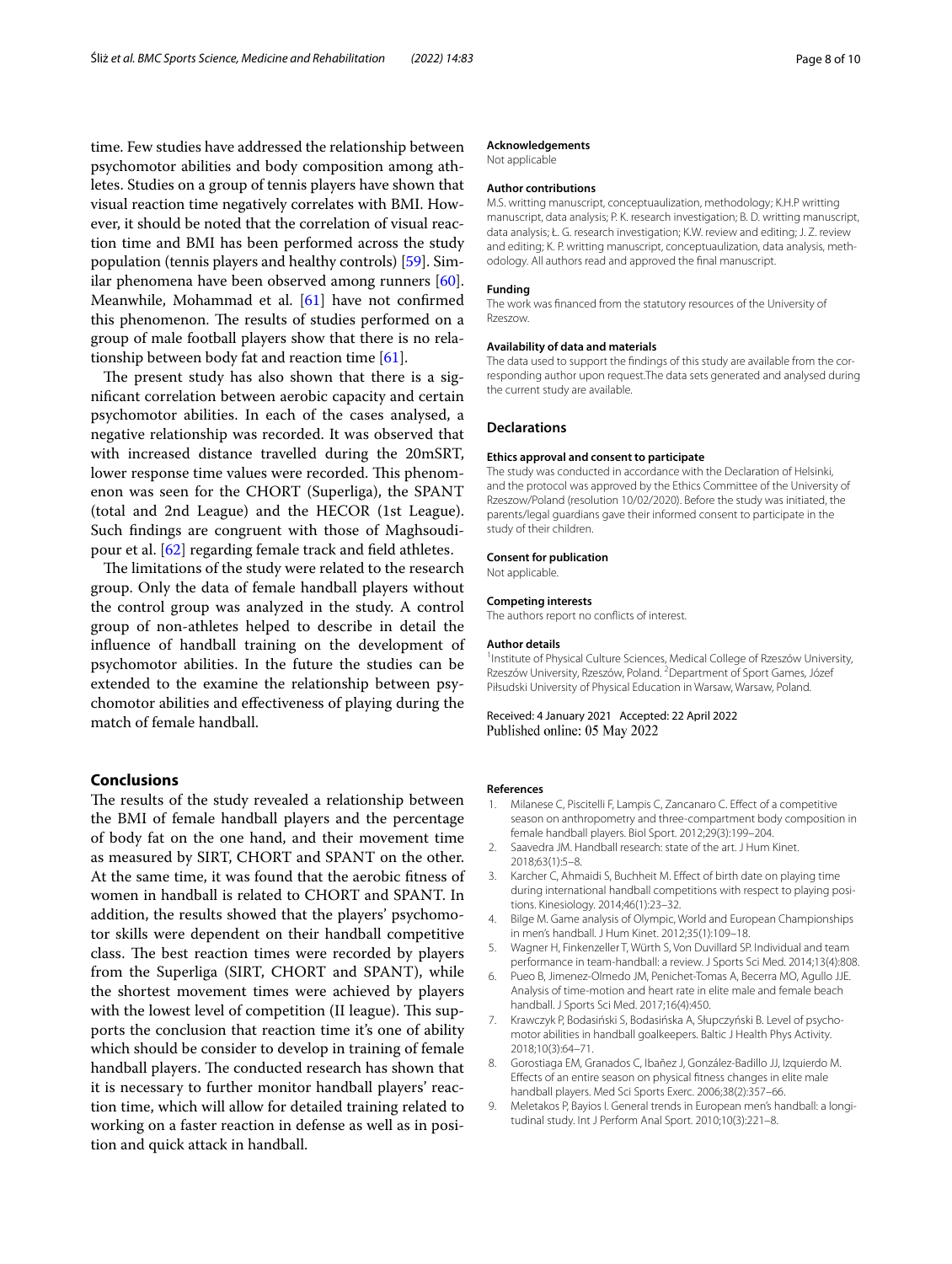- 10. Ziv G, Lidor R. Physical characteristics, physiological attributes, and on-court performances of handball players: a review. Eur J Sport Sci. 2009;9(6):375–86.
- 11. Krüger K, Pilat C, Ückert K, Frech T, Mooren FC. Physical performance profle of handball players is related to playing position and playing class. J Strength Cond Res. 2014;28(1):117–25.
- <span id="page-8-0"></span>12. Shahbazi M, Rahimizadeh M, Rajabi MR, Abdolmaleki H. Mental and physical characteristics in Iranian men's handball national team, winner of silver medal in Asian games-2010. Procedia-Social Behav Sci. 2011;30:2268–71.
- 13. Jensen J, Jacobsen S, Hetland S, Tveit P. Efect of combined endurance, strength and sprint training on maximal oxygen uptake, isometric strength and sprint performance in female elite handball players during a season. Int J Sports Med. 1997;18(05):354–8.
- 14. Srhoj V, Rogulj N, Zagorac N, Katić R. A new model of selection in women's handball. Coll Antropol. 2006;30(3):601–5.
- 15. Čavala M, Rogulj N, Srhoj V, Srhoj L, Katić R. Biomotor structures in elite female handball players according to performance. Coll Antropol. 2008;32(1):231–9.
- <span id="page-8-1"></span>16. Waghmare AR, Bondade AK, Surdi AD. Study of fexibility, agility and reaction time in handball players. Indian Med Gaz. 2012;145(1):23–31.
- <span id="page-8-2"></span>17. Jaworski J. Possibilities of applying in handsaw the author's suggestion of a set of computer tests for research of chosen coordination motor abilities - the description and methodological remarks. In: Żak S, Spieszny M (eds) The analysis of training process and competition in sport games (handball). Wrocław: Międzynarodowe Towarzystwo Naukowe Gier Sportowych; 2009. p. 59–65.
- <span id="page-8-3"></span>18. Bompa T. Dezvoltarea calităţilor biomotrice-periodizarea. Ediţie şi traducere în limba română, CNFPA, Editura Ex Ponto, Bucureşti. 2001.
- <span id="page-8-4"></span>19. Baştiurea E, Stan Z, Rizescu C, Mihăilă I, Andronic F. The efect of muscle strength on the capacity of coordination in handball. Procedia Soc Behav Sci. 2014;137:3–10.
- <span id="page-8-5"></span>20. Manchado C, Tortosa Martínez J, Pueo B, Cortell Tormo JM, Vila H, Ferragut C, et al. High-performance handball player's time-motion analysis by playing positions. Int J Environ Res Public Health. 2020;17(18):6768.
- <span id="page-8-6"></span>21. Weber J, Wegner M. Constitutional demands for diferent playing positions in female team handball. Sportwissenschaft. 2016;46(4):305–14.
- <span id="page-8-7"></span>22. Spieszny M. W poszukiwaniu czynników determinujących efektywność szkolenia młodych piłkarek i piłkarzy ręcznych. In: Sozański H, K Perkowski D (eds) Efektywność systemów szkolenia w różnych dyscyplinach sportu : międzynarodowa konferencja naukowo-metodyczna. Warszawa: AWF Warszawa Zakład Teorii Sportu; 2000. p. 119–122.
- <span id="page-8-8"></span>23. Michalsik LB, Aagaard P, Madsen K. Technical activity profle and infuence of body anthropometry on playing performance in female elite team handball. J Strength Cond Res. 2015;29(4):1126–38.
- <span id="page-8-9"></span>24. Milanese C, Piscitelli F, Lampis C, Zancanaro C. Anthropometry and body composition of female handball players according to competitive level or the playing position. J Sports Sci. 2011;29(12):1301–9.
- <span id="page-8-10"></span>25. Čavala M, Trninić V, Jašić D, Tomljanović M. The infuence of somatotype components and personality traits on the playing position and the quality of top Croatian female cadet handball players. Coll Antropol. 2013;37(2):97–100.
- <span id="page-8-11"></span>26. Fogtmann MH, Grønbæk K, Ludvigsen MK. Interaction technology for collective and psychomotor training in sports. In: Proceedings of the 8th international conference on advances in computer entertainment technology; 2011. p. 1–8.
- <span id="page-8-12"></span>27. Curițianu I, Neamțu M. A comparative study on the evolution of left wings, right wings and pivots at male handball teams HCM Constanta and FC Barcelona in Champions League 2011–2012. Procedia Soc Behav Sci. 2014;116:3859–63.
- <span id="page-8-13"></span>28. Ohnjec K, Vuleta D, Milanović D, Gruić I. Performance indicators of teams at the 2003 world handball championship for women in Croatia. Kinesiology. 2008;40(1):69–79.
- <span id="page-8-14"></span>29. Raţă G. Didactica educaţiei fzice şi sportului. Romania: Pim; 2008.
- <span id="page-8-15"></span>30. Bideau B, Multon F, Kulpa R, Fradet L, Arnaldi B, Delamarche P. Using virtual reality to analyze links between handball thrower kinematics and goalkeeper's reactions. Neurosci Lett. 2004;372(1–2):119–22.
- <span id="page-8-16"></span>31. Marković S, Valdevit Z, Bon M, Pavlović L, Ivanović J, Dopsaj M. Diferences in visual reaction characteristics in national level cadet and junior female

handball players. Facta Universitatis, Series: Physical Education and Sport; 2019. p. 069–078.

- <span id="page-8-19"></span>32. Krawczyk P, Bodasiński S, Bodasińska A, Słupczyński B. The level of psychomotor abilities as a factor diferentiating handball goalkeepers' actions in saves from the wing position. Pol J Sport Tour. 2019;26(4):3–10.
- <span id="page-8-17"></span>33. Kajtna T, Vuleta D, Pori M, Justin I, Pori P. Psychological characteristics of Slovene handball goalkeepers. Kinesiol Int J Fundam Appl Kinesiol. 2012;44(2):209–17.
- <span id="page-8-18"></span>34. Cicma IT. The increase of the development indices of the reaction speed, using specifc means of the handball game (VIIth grade). Ovidius Univ Ann Ser Phys Educ Sport/Sci Mov Health. 2016;16(2 SI):343–9.
- <span id="page-8-20"></span>35. Junge A, Dvorak J, Rosch D, Graf-Baumann T, Chomiak J, Peterson L. Psychological and sport-specifc characteristics of football players. Am J Sports Med. 2000;28(5–suppl):22–8.
- <span id="page-8-21"></span>36. Kida N, Oda S, Matsumura M. Intensive baseball practice improves the Go/ Nogo reaction time, but not the simple reaction time. Cogn Brain Res. 2005;22(2):257–64.
- 37. Paul M, Garg K, Sandhu JS. Role of biofeedback in optimizing psychomotor performance in sports. Asian J Sports Med. 2012;3(1):29.
- <span id="page-8-23"></span>38. Mańkowska M, Poliszczuk T, Poliszczuk D, Johne M. Visual perception and its efect on reaction time and time-movement anticipation in elite female basketball players. Pol J Sport Tour. 2015;22(1):3–8.
- 39. Gursoy R, Aggon E, Stephens R, Ziyagil MA. Comparison of the physical and biomotor characteristics, and reaction time between Turkish male and female ice hockey players. Adv Phys Educ. 2012;2(4):169–71.
- <span id="page-8-22"></span>40. Yüksel MF, Tunç GT. Examining the reaction times of international level badminton players under 15. Sports. 2018;6(1):20.
- <span id="page-8-24"></span>41. Leger LA, Mercier D, Gadoury C, Lambert J. The multistage 20 metre shuttle run test for aerobic ftness. J Sports Sci. 1988;6(2):93–101.
- <span id="page-8-25"></span>42. Stickland MK, Petersen SR, Boufard M. Prediction of maximal aerobic power from the 20-m multi-stage shuttle run test. Can J Appl Physiol. 2003;28(2):272–82.
- <span id="page-8-26"></span>43. Tarnowski A. Test2Drive: Podręcznik użytkownika. Katowice: ALTA; 2016.
- <span id="page-8-27"></span>44. Tomczak M, Tomczak E. The need to report effect size estimates revisited. An overview of some recommended measures of efect size. Trends Sport Sci. 2014;21(1):19–25.
- <span id="page-8-28"></span>45. R Core Team. R: A Language and Environment for Statistical Computing [Internet]. Vienna, Austria; 2020.<https://www.R-project.org/>.
- <span id="page-8-29"></span>46. Przednowek K, Śliż M, Lenik J, Dziadek B, Cieszkowski S, Lenik P, et al. Psychomotor abilities of professional handball players. Int J Environ Res Public Health. 2019;16(11):1909.
- <span id="page-8-30"></span>47. Williams L, Walmsley A. Response amendment in fencing: diferences between elite and novice subjects. Percept Motor Skills. 2000;91(1):131–42.
- <span id="page-8-31"></span>48. Gutierrez-Davila M, Rojas FJ, Antonio R, Navarro E. Response timing in the lunge and target change in elite versus medium-level fencers. Eur J Sport Sci. 2013;13(4):364–71.
- <span id="page-8-32"></span>49. Delignières D, Brisswalter J, Legros P. Infuence of physical exercise on choice reaction time in sports experts: the mediating role of resource allocation. J Hum Mov Stud. 1994;27(4):173–88.
- <span id="page-8-33"></span>50. Põlluveer K, Stamm R, Stamm M. Anthropometric and psychophysiological characteristics of top female volleyballers in relation to the players' position on the court. Pap Anthropol. 2012;21:232–45.
- <span id="page-8-34"></span>51. Skurvydas A, Gutnik B, Zuoza A, Nash D, Zuoziene I, Mickeviciene D. Relationship between simple reaction time and body mass index. Homo. 2009;60(1):77–85.
- 52. Gunstad J, Paul R, Cohen R, Tate D, Gordon E. Obesity is associated with memory defcits in young and middle-aged adults. Eat Weight Disord Stud Anorexia Bulimia Obes. 2006;11(1):e15–9.
- 53. Nene AS, Pazare PA, Sharma KD. A study of relation between body mass index and simple reaction time in healthy young females. Indian J Physiol Pharmacol. 2011;55(3):288–91.
- <span id="page-8-35"></span>54. Moradi A, Esmaeilzadeh S. Simple reaction time and obesity in children: whether there is a relationship? Environ Health Prev Med. 2017;22(1):1–6.
- 55. Moradi A, Esmaeilzadeh S. Association between reaction time, speed and agility in schoolboys. Sport Sci Health. 2015;11(3):251–6.
- <span id="page-8-36"></span>56. Esmaeilzadeh S. Reaction time: does it relate to weight status in children? Homo. 2014;65(2):171–8.
- <span id="page-8-37"></span>57. Nikam LH, Gadkari JV. Efect of age, gender and body mass index on visual and auditory reaction times in Indian population. Indian J Physiol Pharmacol. 2012;56(1):94–9.